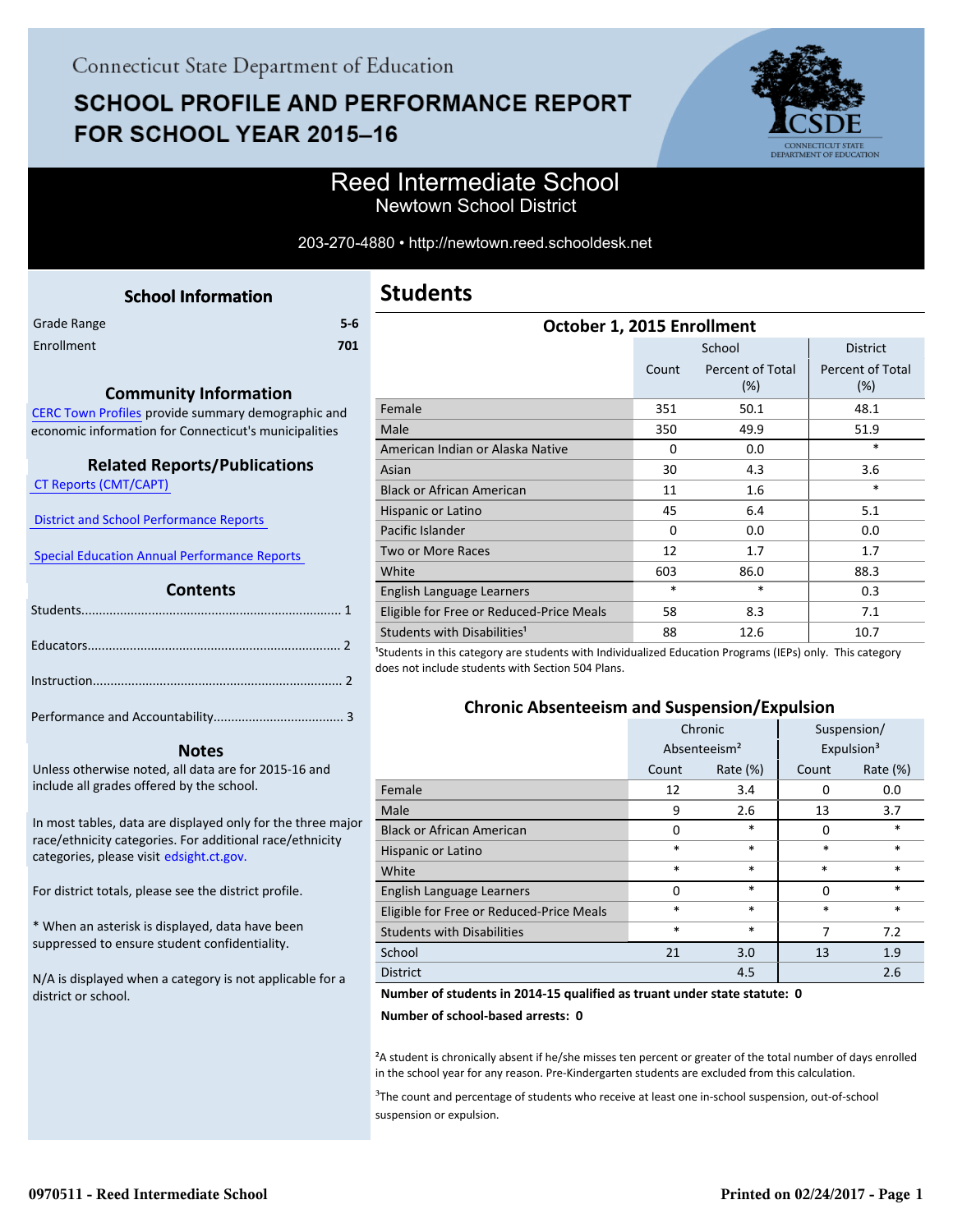# School Profile and Performance Report for School Year 2015-16 Reed Intermediate School Newtown School District

### **Educators**

### **Full-Time Equivalent (FTE)<sup>1</sup> Staff**

| <b>General Education</b><br><b>Teachers and Instructors</b><br>Paraprofessional Instructional Assistants<br><b>Special Education</b><br>Teachers and Instructors<br>Paraprofessional Instructional Assistants | <b>FTE</b> |
|---------------------------------------------------------------------------------------------------------------------------------------------------------------------------------------------------------------|------------|
|                                                                                                                                                                                                               |            |
|                                                                                                                                                                                                               | 46.1       |
|                                                                                                                                                                                                               | 9.1        |
|                                                                                                                                                                                                               |            |
|                                                                                                                                                                                                               | 6.0        |
|                                                                                                                                                                                                               | 18.6       |
| <b>Administrators, Coordinators and Department Chairs</b>                                                                                                                                                     |            |
| School Level                                                                                                                                                                                                  | 2.0        |
| Library/Media                                                                                                                                                                                                 |            |
| Specialists (Certified)                                                                                                                                                                                       | 1.0        |
| <b>Support Staff</b>                                                                                                                                                                                          | 0.6        |
| Instructional Specialists Who Support Teachers                                                                                                                                                                | 2.3        |
| Counselors, Social Workers and School Psychologists                                                                                                                                                           | 7.0        |
| <b>School Nurses</b>                                                                                                                                                                                          | 1.1        |
| Other Staff Providing Non-Instructional Services/Support                                                                                                                                                      | 23.8       |

<sup>1</sup>In the full-time equivalent count, staff members working part-time in the school are counted as a fraction of full-time. For example, a teacher who works half-time in a school contributes 0.50 to the school's staff count.

| <b>Educators by Race/Ethnicity</b>         |       |                         |                         |  |  |  |  |
|--------------------------------------------|-------|-------------------------|-------------------------|--|--|--|--|
|                                            |       | School                  | <b>District</b>         |  |  |  |  |
|                                            | Count | Percent of Total<br>(%) | Percent of Total<br>(%) |  |  |  |  |
| American Indian or Alaska<br><b>Native</b> | O     | 0.0                     | 0.2                     |  |  |  |  |
| Asian                                      | 1     | 1.5                     | 0.9                     |  |  |  |  |
| <b>Black or African American</b>           | 0     | 0.0                     | 0.5                     |  |  |  |  |
| Hispanic or Latino                         | 0     | 0.0                     | 1.6                     |  |  |  |  |
| Pacific Islander                           | 0     | 0.0                     | 0.0                     |  |  |  |  |
| Two or More Races                          | 0     | 0.0                     | 0.0                     |  |  |  |  |
| White                                      | 67    | 98.5                    | 96.9                    |  |  |  |  |

#### **Classes Taught by Highly Qualified Teachers**²

|                                           | Percent of Total (%) |  |  |  |
|-------------------------------------------|----------------------|--|--|--|
| School                                    | 100.0                |  |  |  |
| <b>School Poverty Quartile: Low</b>       |                      |  |  |  |
| State High Poverty Quartile Schools       | 97.6                 |  |  |  |
| <b>State Low Poverty Quartile Schools</b> | 99.6                 |  |  |  |

<sup>2</sup>Core academic classes taught by teachers who are fully certified to teach in that subject area.

#### **Classroom Teacher Attendance, 2014-15**

|                                             | School | District |
|---------------------------------------------|--------|----------|
| Average # of FTE Days Absent Due to Illness | 8.2    | 9.6      |
| or Personal Time                            |        |          |

# **Instruction and Resources**

| <b>School Schedule</b>                |     |                                  |            |  |  |
|---------------------------------------|-----|----------------------------------|------------|--|--|
| Days of Instruction                   | 183 | <b>School Hours for Students</b> |            |  |  |
| <b>Hours of Instruction Per Year</b>  |     | <b>Start Time</b>                | 08:05 AM   |  |  |
| Grades 1-12 and Full-Day Kindergarten | 994 | End Time                         | $02:49$ PM |  |  |
| Half/Extended Day Kindergarten        | N/A |                                  |            |  |  |

### **Students with Disabilities Who Spend 79.1 to** 100 Percent of Time with Nondisabled Peers<sup>3</sup>

| Count  | Rate $(\%)$ |
|--------|-------------|
| 9      | *           |
| $\ast$ | $\ast$      |
| $\ast$ | $\ast$      |
| 32     | 88.9        |
| 18     | 90.0        |
| 0      | 0.O         |
| 8      | $\ast$      |
| 71     | 80.7        |
|        | 74.7        |
|        |             |

³Ages 6-21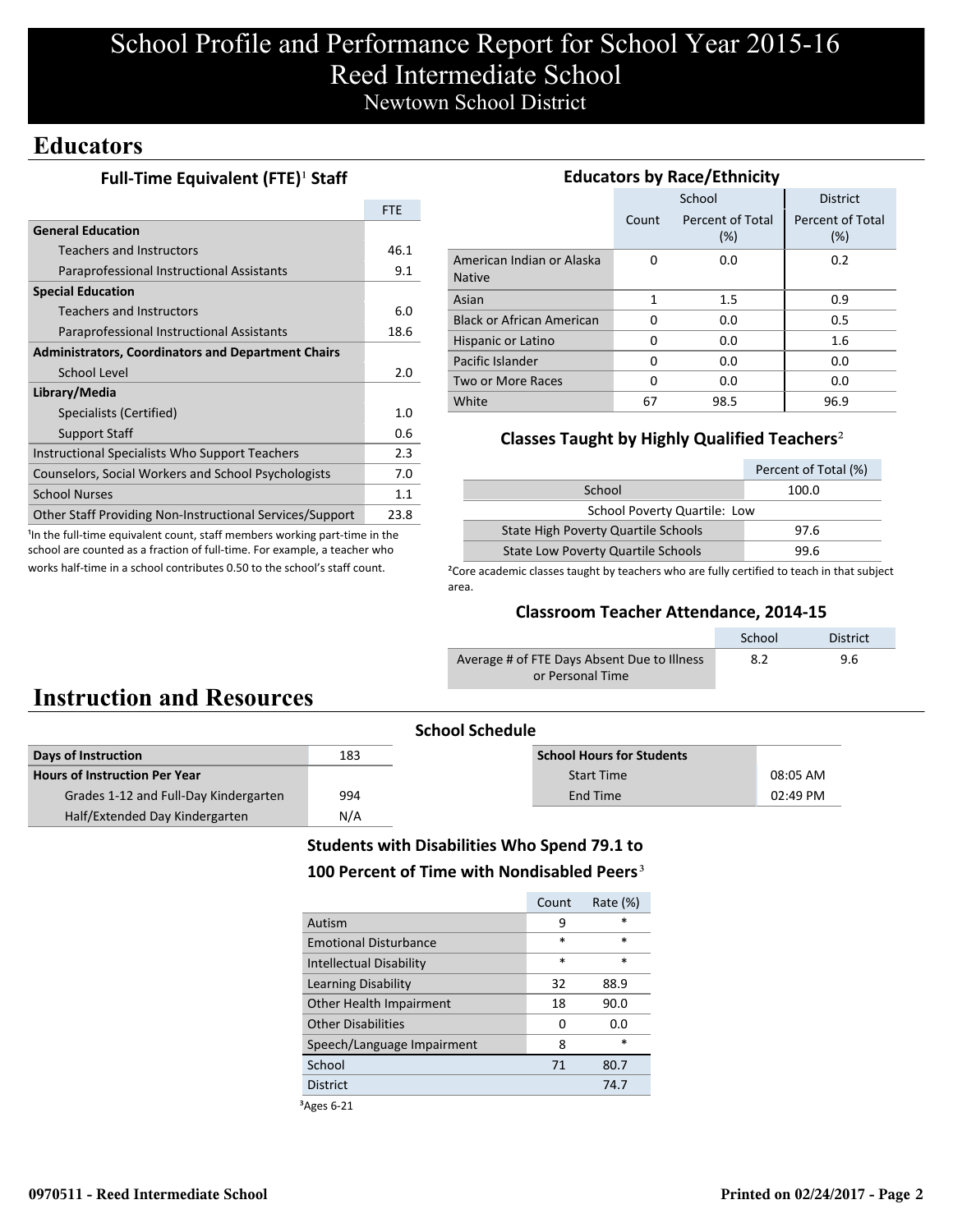# School Profile and Performance Report for School Year 2015-16 Reed Intermediate School Newtown School District

## **Performance and Accountability**

#### **School Performance Index (SPI)**

A School Performance Index (SPI) is the average performance of students in a subject area (i.e., ELA, Mathematics or Science) on the state summative assessments.The SPI ranges from 0-100. An SPI is reported for all students tested in a school and for students in each individual student group. Connecticut's ultimate target for an SPI is 75.

|                                              | <b>English Language Arts(ELA)</b> |            | <b>Math</b> |            | <b>Science</b> |            |
|----------------------------------------------|-----------------------------------|------------|-------------|------------|----------------|------------|
|                                              | Count                             | <b>SPI</b> | Count       | <b>SPI</b> | Count          | <b>SPI</b> |
| American Indian or Alaska Native             | 0                                 | N/A        | 0           | N/A        | 0              | N/A        |
| Asian                                        | 30                                | 78.4       | 30          | 83.6       | 12             | *          |
| <b>Black or African American</b>             | 11                                | *          | 11          | *          | 8              | $\ast$     |
| Hispanic or Latino                           | 42                                | 70.7       | 42          | 66.9       | 22             | 57.5       |
| Native Hawaiian or Other Pacific Islander    | 0                                 | N/A        | 0           | N/A        | 0              | N/A        |
| Two or More Races                            | 12                                | $\ast$     | 12          | $\ast$     | $\ast$         | $\ast$     |
| White                                        | 586                               | 77.4       | 586         | 76.1       | 291            | 62.7       |
| English Language Learners                    | $\ast$                            | $\ast$     | $\ast$      | $\ast$     | $\ast$         | $\ast$     |
| Non-English Language Learners                | $\ast$                            | $\ast$     | $\ast$      | $\ast$     | $\ast$         | $\ast$     |
| Eligible for Free or Reduced-Price Meals     | 55                                | 66.5       | 55          | 62.8       | 27             | 53.8       |
| Not Eligible for Free or Reduced-Price Meals | 626                               | 78.2       | 626         | 77.0       | 310            | 62.9       |
| <b>Students with Disabilities</b>            | 92                                | 57.6       | 92          | 54.4       | 48             | 48.9       |
| <b>Students without Disabilities</b>         | 589                               | 80.3       | 589         | 79.3       | 289            | 64.4       |
| <b>High Needs</b>                            | 131                               | 61.7       | 131         | 58.9       | 68             | 51.5       |
| Non-High Needs                               | 550                               | 80.9       | 550         | 79.9       | 269            | 64.8       |
| School                                       | 681                               | 77.2       | 681         | 75.9       | 337            | 62.2       |

### **National Assessment of Educational Progress (NAEP): Percent At or Above Proficient1**

|                        | <b>NAEP 2015</b> |         | <b>NAEP 2013</b> |  |
|------------------------|------------------|---------|------------------|--|
| <b>READING</b>         | Grade 4          | Grade 8 | Grade 12         |  |
| Connecticut            | 43%              | 43%     | 50%              |  |
| <b>National Public</b> | 35%              | 33%     | 36%              |  |
| <b>MATH</b>            | Grade 4          | Grade 8 | Grade 12         |  |
| Connecticut            | 41%              | 36%     | 32%              |  |
| <b>National Public</b> | 39%              | 32%     | 25%              |  |

<sup>1</sup>NAEP is often called the "Nation's Report Card." It is sponsored by the U.S. Department of Education. This table compares Connecticut's performance to that of national public school students. Performance standards for state assessments and NAEP are set independently. Therefore, one should not expect performance results to be the same [across Smarter Balanced and NAEP. Instead, NAEP results are meant to](http://www.sde.ct.gov/sde/lib/sde/pdf/evalresearch/ct_naep_2015_results_by_performance_level.pdf) complement other state assessment data. To view student subgroup performance on NAEP, click here.

### **Physical Fitness Tests: Students Reaching Health Standard**²

|                      | Percent of Students by Grade <sup>3</sup> (%) |      |      |      | <b>All Tested Grades</b> |          |
|----------------------|-----------------------------------------------|------|------|------|--------------------------|----------|
|                      | 4                                             | 6    | 8    | 10   | Count                    | Rate (%) |
| Sit & Reach          | N/A                                           | 87.0 | N/A  | N/A  | 339                      | 87.0     |
| Curl Up              | N/A                                           | 93.2 | N/A  | N/A  | 339                      | 93.2     |
| Push Up              | N/A                                           | 88.5 | N/A  | N/A  | 339                      | 88.5     |
| Mile Run/PACER       | N/A                                           | 90.6 | N/A  | N/A  | 339                      | 90.6     |
| All Tests - School   | N/A                                           | 78.8 | N/A  | N/A  | 339                      | 78.8     |
| All Tests - District | 73.5                                          | 78.8 | 71.5 | 71.9 |                          | 73.8     |

 $2$ The Connecticut Physical Fitness Assessment (CPFA) is administered to all students in Grades 4, 6, 8 and 10. The health-related fitness scores gathered through the CPFA should be used to educate and motivate children and their families to increase physical activity and develop lifetime fitness habits.

<sup>3</sup>Only students assessed in all four areas are included in this calculation.